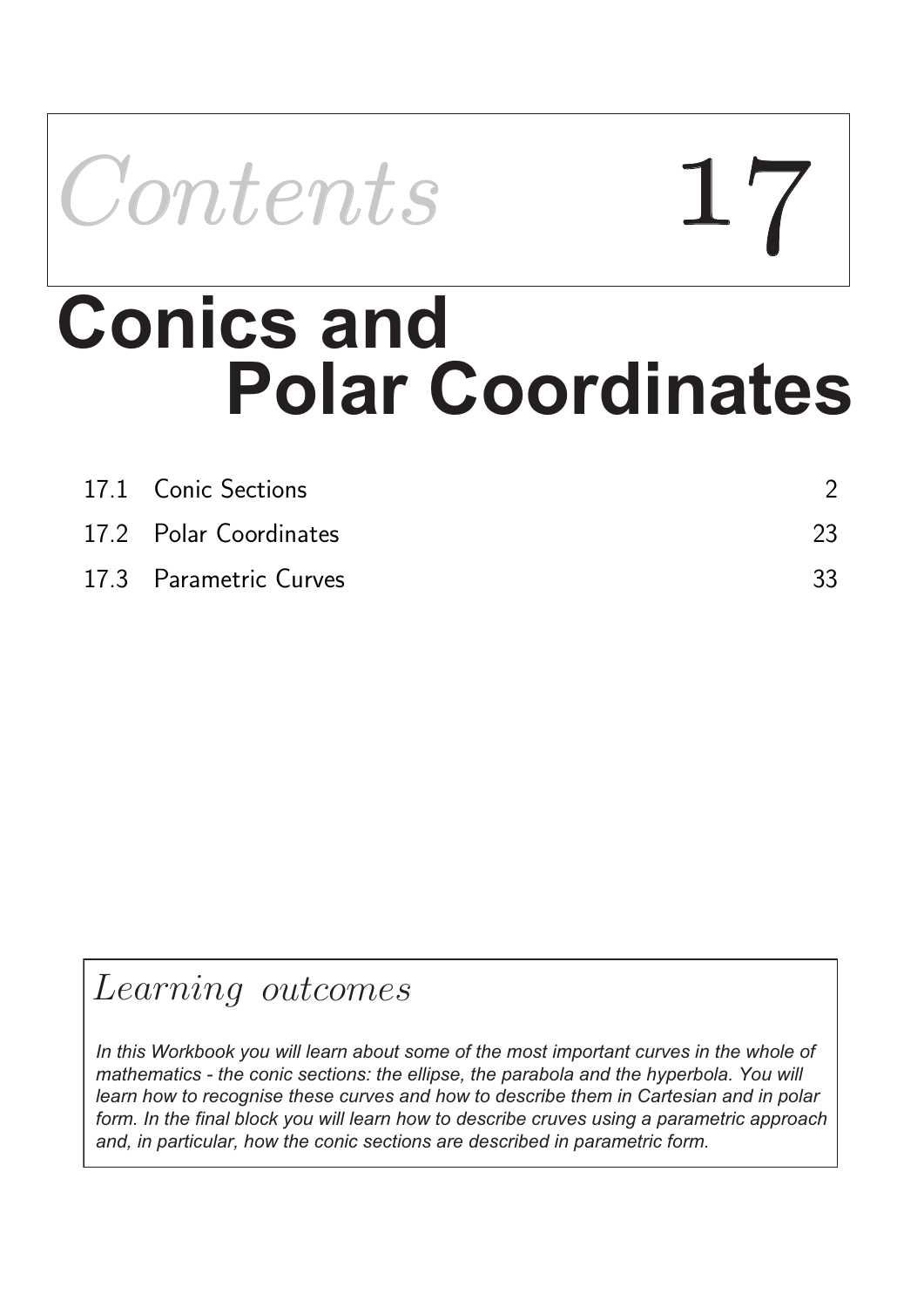## **Conic Sections**





The conic sections (or conics) - the ellipse, the parabola and the hyperbola - play an important role both in mathematics and in the application of mathematics to engineering. In this Section we look in detail at the equations of the conics in both standard form and general form.

Although there are various ways that can be used to define a conic, we concentrate in this Section on defining conics using Cartesian coordinates  $(x, y)$ . However, at the end of this Section we examine an alternative way to obtain the conics.

|                                                                 | • be able to factorise simple algebraic<br>expressions                                          |
|-----------------------------------------------------------------|-------------------------------------------------------------------------------------------------|
| Prerequisites<br>Before starting this Section you should        | • be able to change the subject in simple<br>algebraic equations                                |
|                                                                 | • be able to complete the square in quadratic<br>expressions                                    |
|                                                                 | • understand how conics are obtained as curves<br>of intersection of a double-cone with a plane |
| <b>Learning Outcomes</b><br>On completion you should be able to | • state the standard form of the equations of<br>the ellipse, the parabola and the hyperbola    |
|                                                                 | • classify quadratic expressions in $x, y$ in terms<br>of conics                                |
|                                                                 |                                                                                                 |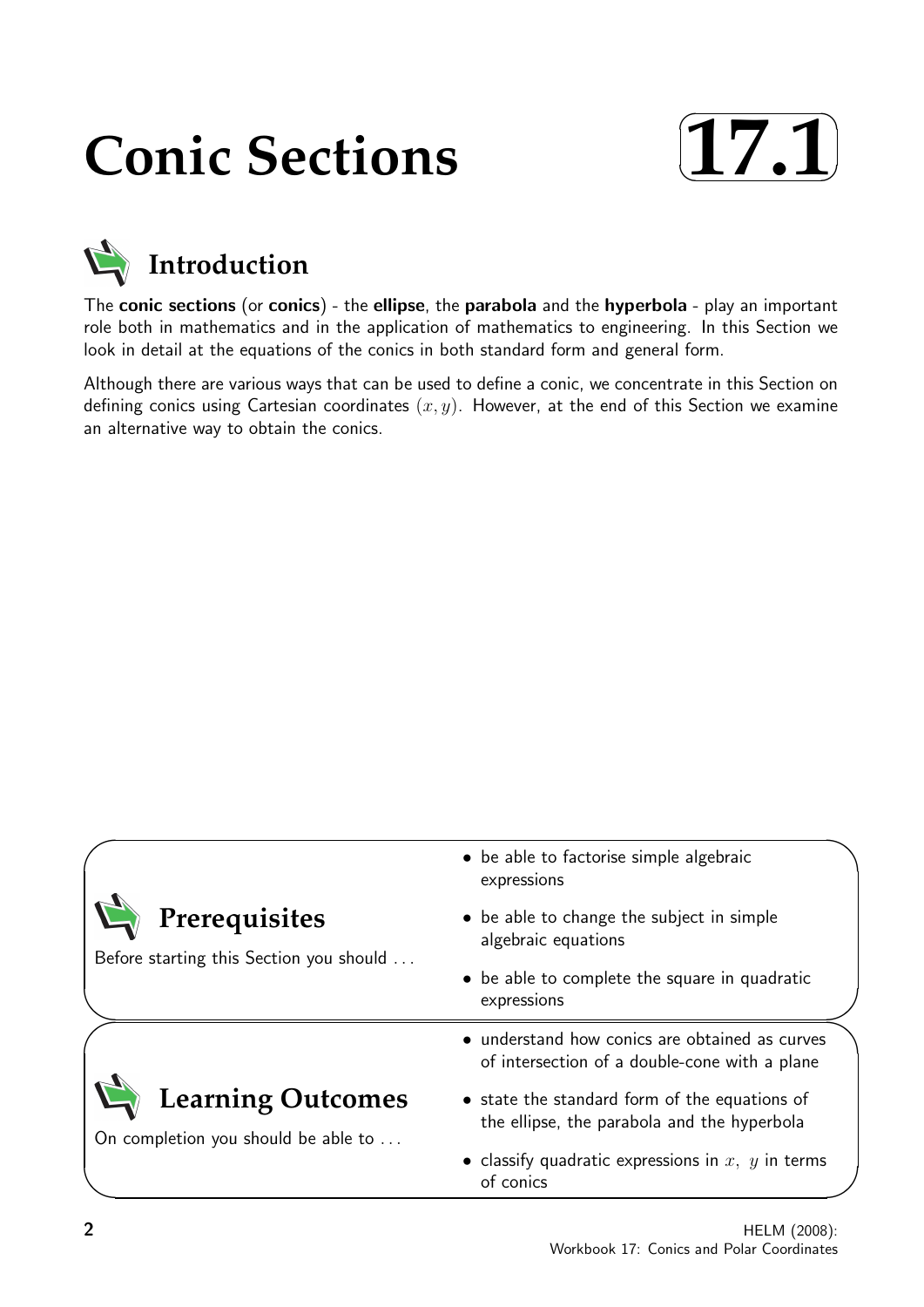

### **1. The ellipse, parabola and hyperbola**

Mathematicians, engineers and scientists encounter numerous functions in their work: polynomials, trigonometric and hyperbolic functions amongst them. However, throughout the history of science one group of functions, the conics, arise time and time again not only in the development of mathematical theory but also in practical applications. The conics were first studied by the Greek mathematician Apollonius more than 200 years BC.

Essentially, the conics form that class of curves which are obtained when a double cone is intersected by a plane. There are three main types: the **ellipse**, the **parabola** and the **hyperbola**. From the ellipse we obtain the circle as a special case, and from the hyperbola we obtain the rectangular hyperbola as a special case. These curves are illustrated in the Figures 1 and 2.



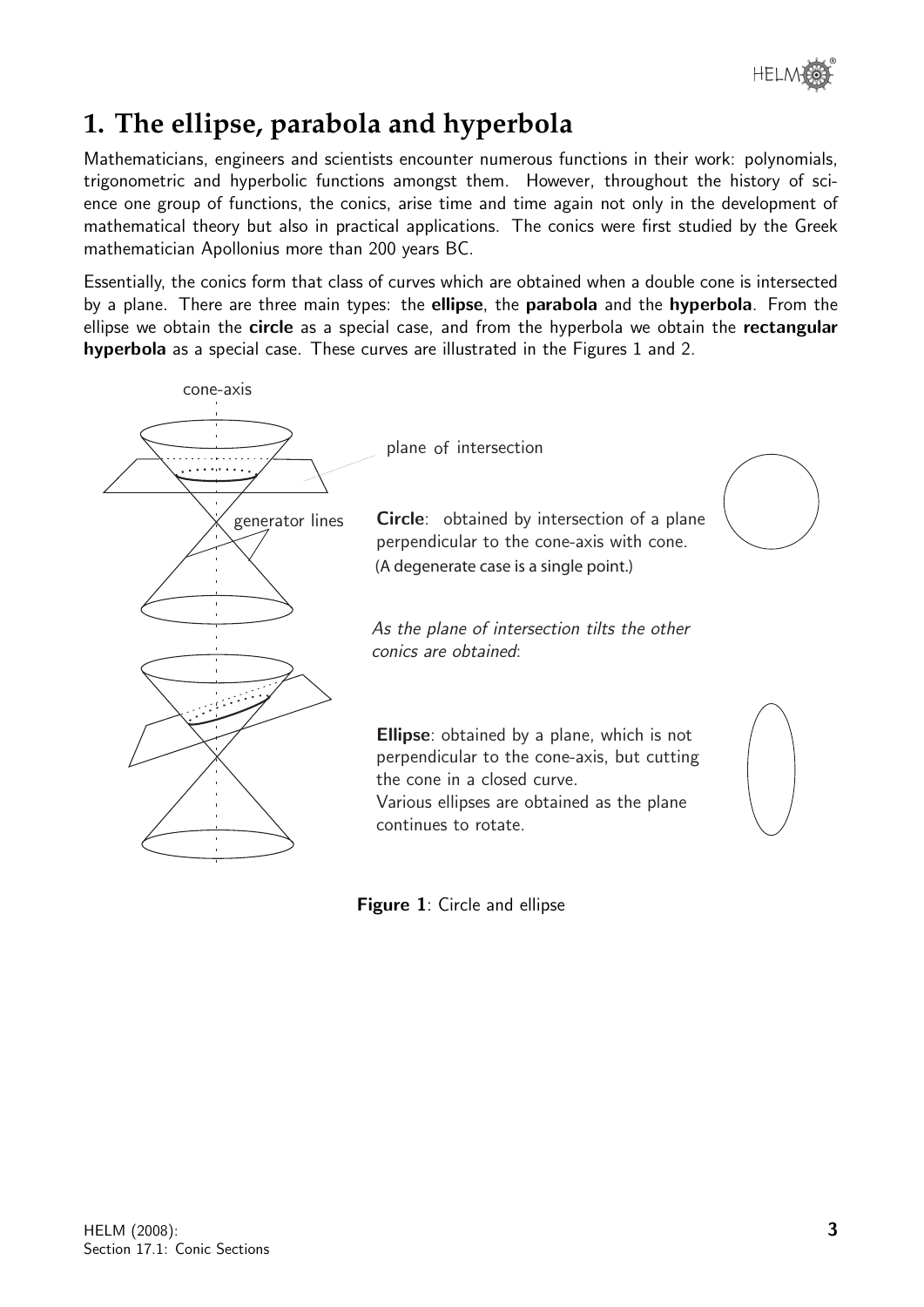

Figure 2: Parabola and hyperbola

#### **The ellipse**

We are all aware that the paths followed by the planets around the sun are elliptical. However, more generally the ellipse occurs in many areas of engineering. The standard form of an ellipse is shown in Figure 3.



Figure 3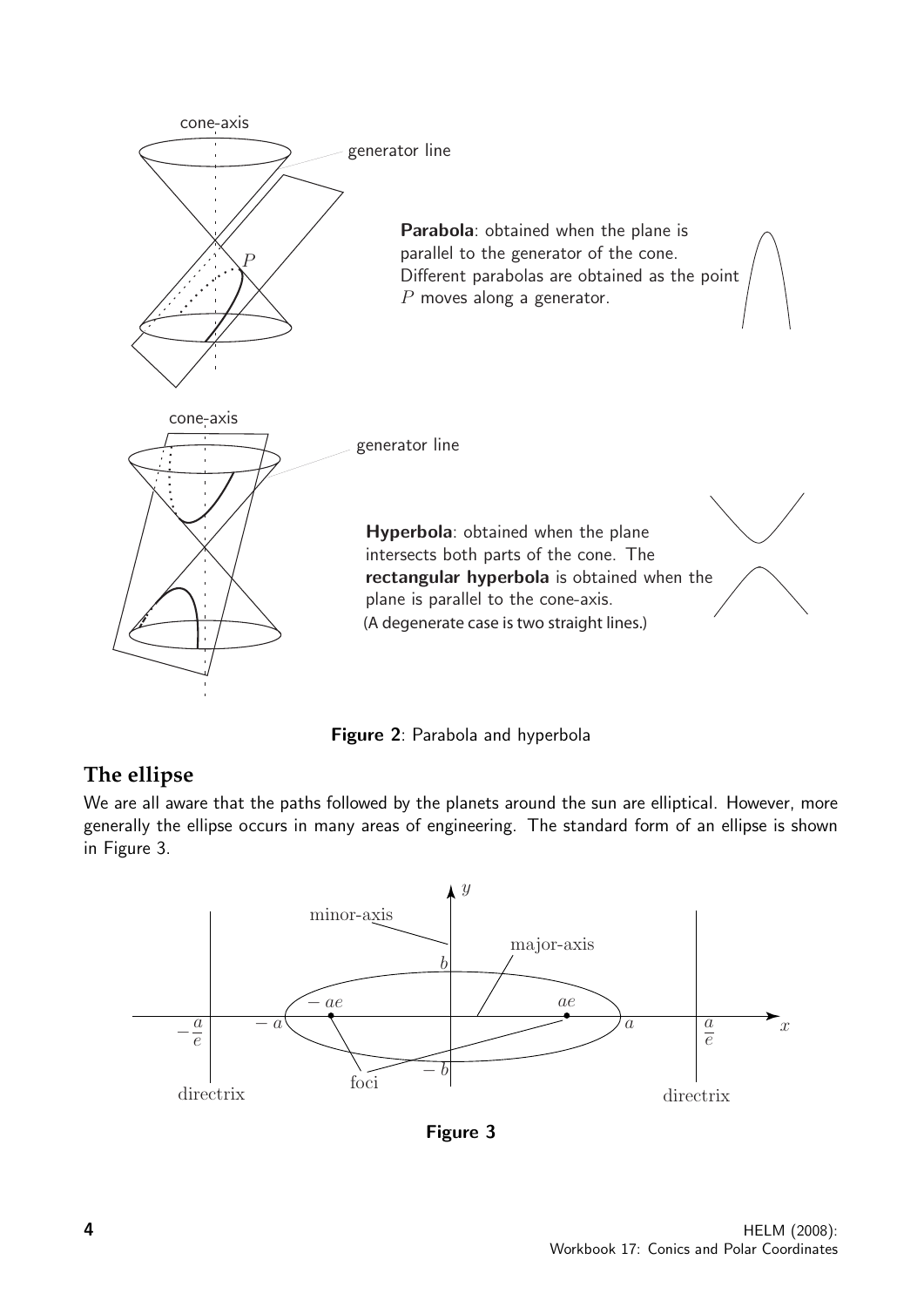

If  $a > b$  (as in Figure 1) then the x-axis is called the **major-axis** and the y-axis is called the **minoraxis**. On the other hand if  $b > a$  then the y-axis is called the major-axis and the x-axis is then the minor-axis. Two points, inside the ellipse are of importance; these are the foci. If  $a > b$  these are located at coordinate positions  $\pm ae$  (or at  $\pm be$  if  $b > a$ ) on the major-axis, with e, called the eccentricity, given by

$$
e^2 = 1 - \frac{b^2}{a^2}
$$
  $(b < a)$  or by  $e^2 = 1 - \frac{a^2}{b^2}$   $(a < b)$ 

The foci of an ellipse have the property that if light rays are emitted from one focus then on reflection at the elliptic curve they pass through at the other focus.



This ellipse has intercepts on the x-axis at  $x = \pm a$  and on the y-axis at  $\pm b$ . The curve is also symmetrical about both axes. The curve reduces to a circle in the special case in which  $a = b$ .

**Example 1** (a) Sketch the ellipse  $\frac{x^2}{4}$ 4  $+$  $y^2$ 9  $= 1$  (b) Find the eccentricity  $e$ 

(c) Locate the positions of the foci.

#### Solution

 $(b)$ 

(a) We can calculate the values of  $y$  as  $x$  changes from 0 to 2:

|  |  | $x$ 0 0.30 0.60 0.90 1.20 1.50 1.80 2 |  |  |
|--|--|---------------------------------------|--|--|
|  |  | $y$ 3 2.97 2.86 2.68 2.40 1.98 1.31 0 |  |  |

From this table of values, and using the symmetry of the curve, a sketch can be drawn (see Figure 4). Here  $b = 3$  and  $a = 2$  so the y-axis is the major axis and the x-axis is the minor axis.

Here  $b = 3$  and  $a = 2$  so the y-axis is the major axis and the x-axis is the minor axis.

$$
e2 = 1 - a2/b2 = 1 - 4/9 = 5/9
$$
 ∴  $e = \sqrt{5}/3$ 

(c) Since  $b > a$  and  $be =$ √  $5$ , the foci are located at  $\pm$ √  $5$  on the  $y$ -axis.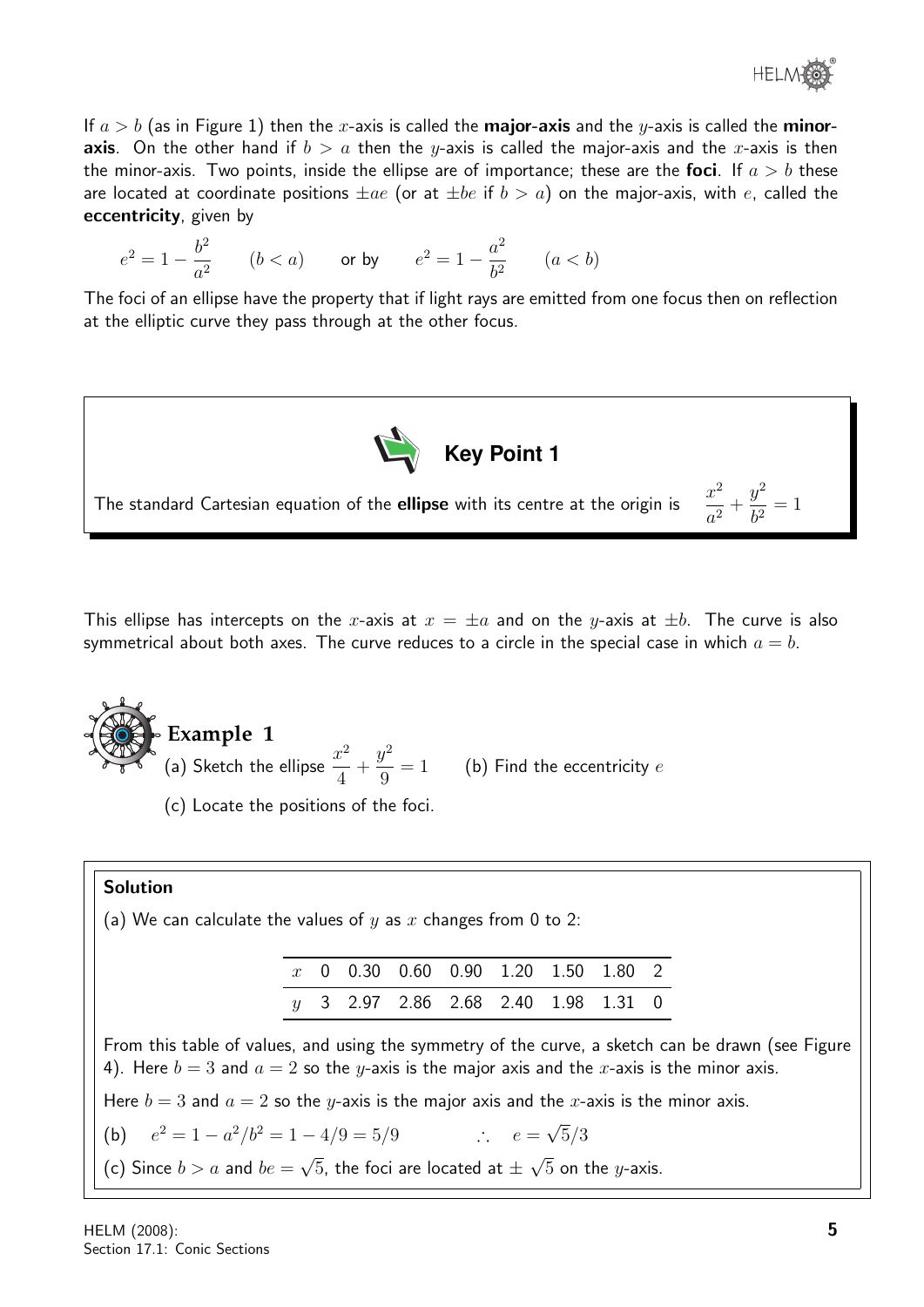

Key Point 1 gives the equation of the ellipse with its centre at the origin. If the centre of the ellipse has coordinates  $(\alpha, \beta)$  and still has its axes parallel to the x- and y-axes the standard equation becomes

$$
\frac{(x-\alpha)^2}{a^2} + \frac{(y-\beta)^2}{b^2} = 1.
$$



Consider the points A and B with Cartesian coordinates  $(c, 0)$  and  $(-c, 0)$  respectively. A curve has the property that for every point  $P$  on it the sum of the distances  $PA$  and  $PB$  is a constant (which we will call  $2a$ ). Derive the Cartesian form of the equation of the curve and show that it is an ellipse.



Your solution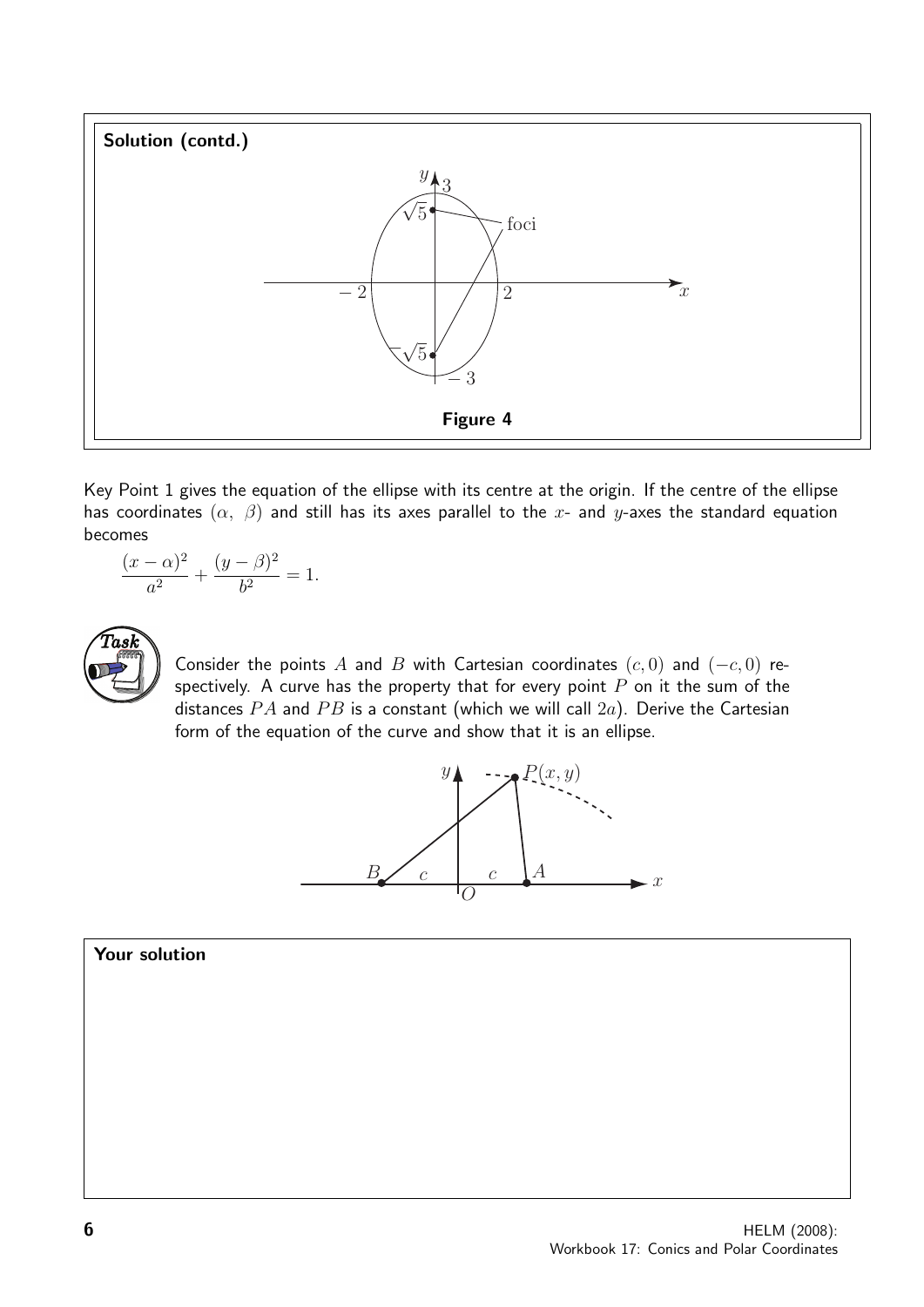

#### Answer

We use Pythagoras's theorem to work out the distances  $PA$  and  $PB$ :

Let 
$$
R_1 = PB = [(x + c)^2 + y^2]^{1/2}
$$
 and let  $R_2 = PA = [(c - x)^2 + y^2]^{1/2}$ 

We now take the given equation  $R_1 + R_2 = 2a$  and multiply both sides by  $R_1 - R_2.$  The quantity  $R_1^2-R_2^2$  on the left is calculated to be  $4cx$ , and  $2a(R_1-R_2)$  is on the right. We thus obtain a pair of equations:  $R_1 + R_2 = 2a$  and  $R_1 - R_2 = \frac{2cx}{a}$ a

Adding these equations together gives  $R_1 = a \ +$  $cx$ a and squaring this equation gives

$$
x^{2} + c^{2} + 2cx + y^{2} = a^{2} + \frac{c^{2}x^{2}}{a^{2}} + 2cx
$$

Simplifying:  $x^2(1-\frac{c^2}{2})$  $\frac{c^2}{a^2}$ ) +  $y^2 = a^2 - c^2$  whence  $\frac{x^2}{a^2}$  $\frac{a}{a^2}$  +  $y^2$  $(a^2 - c^2)$  $= 1$ 

This is the standard equation of an ellipse if we set  $b^2 = a^2 - c^2$ , which is the traditional equation which relates the two semi-axis lengths  $a$  and  $b$  to the distance  $c$  of the foci from the centre of the ellipse.

The foci A and B have **optical** properties; a beam of light travelling from A along  $AP$  and undergoing a mirror reflection from the ellipse at  $P$  will return along the path  $PB$  to the other focus  $B$ .

#### **The circle**

The circle is a special case of the ellipse; it occurs when  $a = b = r$  so the equation becomes

$$
\frac{x^2}{r^2} + \frac{y^2}{r^2} = 1
$$
 or, more commonly  $x^2 + y^2 = r^2$ 

Here, the **centre** of the circle is located at the origin  $(0, 0)$  and the **radius** of the circle is r. If the centre of the circle at a point  $(\alpha, \beta)$  then the equation takes the form:

$$
(x - \alpha)^2 + (y - \beta)^2 = r^2
$$



The equation of a circle with centre at  $(\alpha, \beta)$  and radius r is  $(x - \alpha)^2 + (y - \beta)^2 = r^2$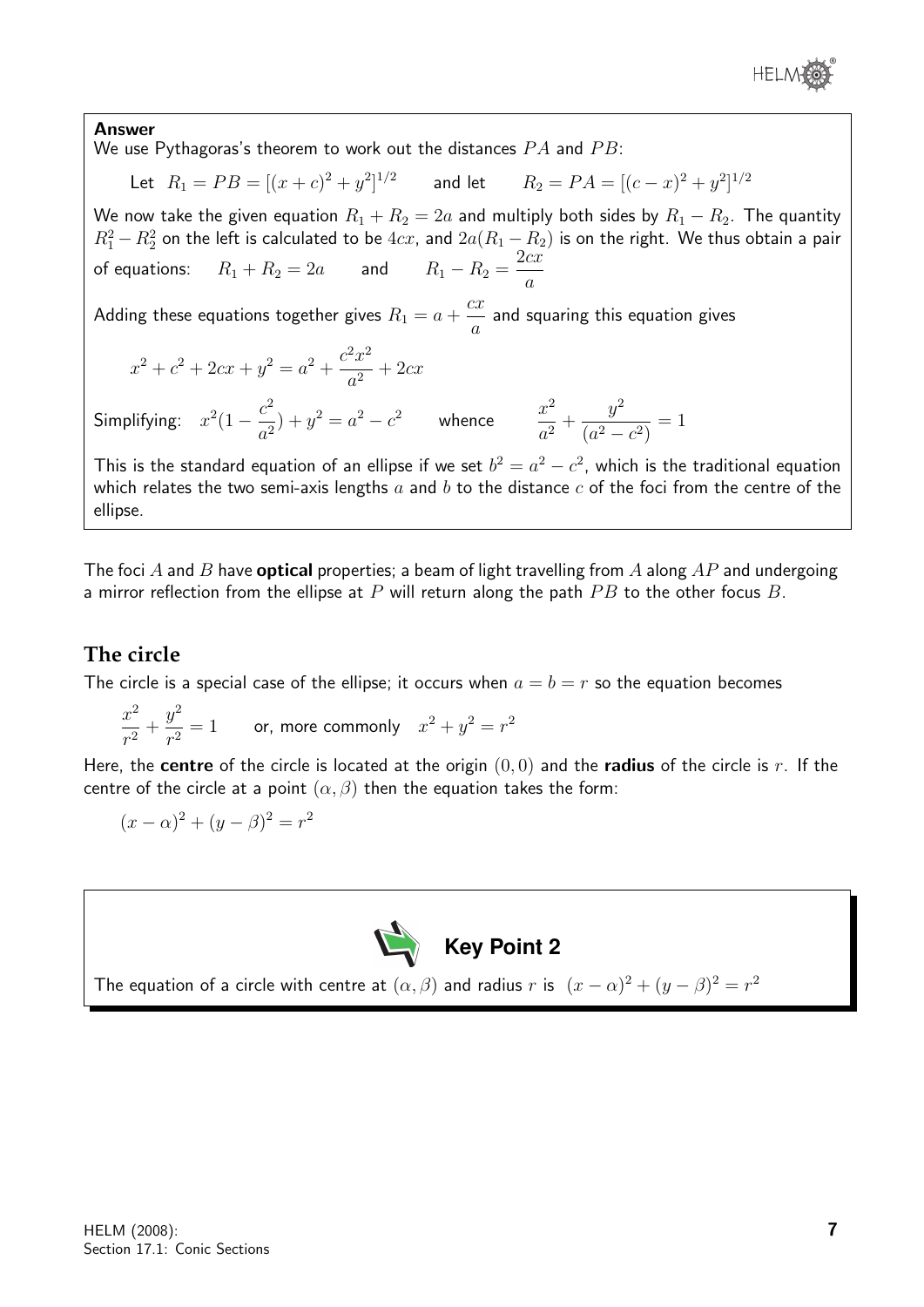

Write down the equations of the five circles  $(A \text{ to } E)$  below:



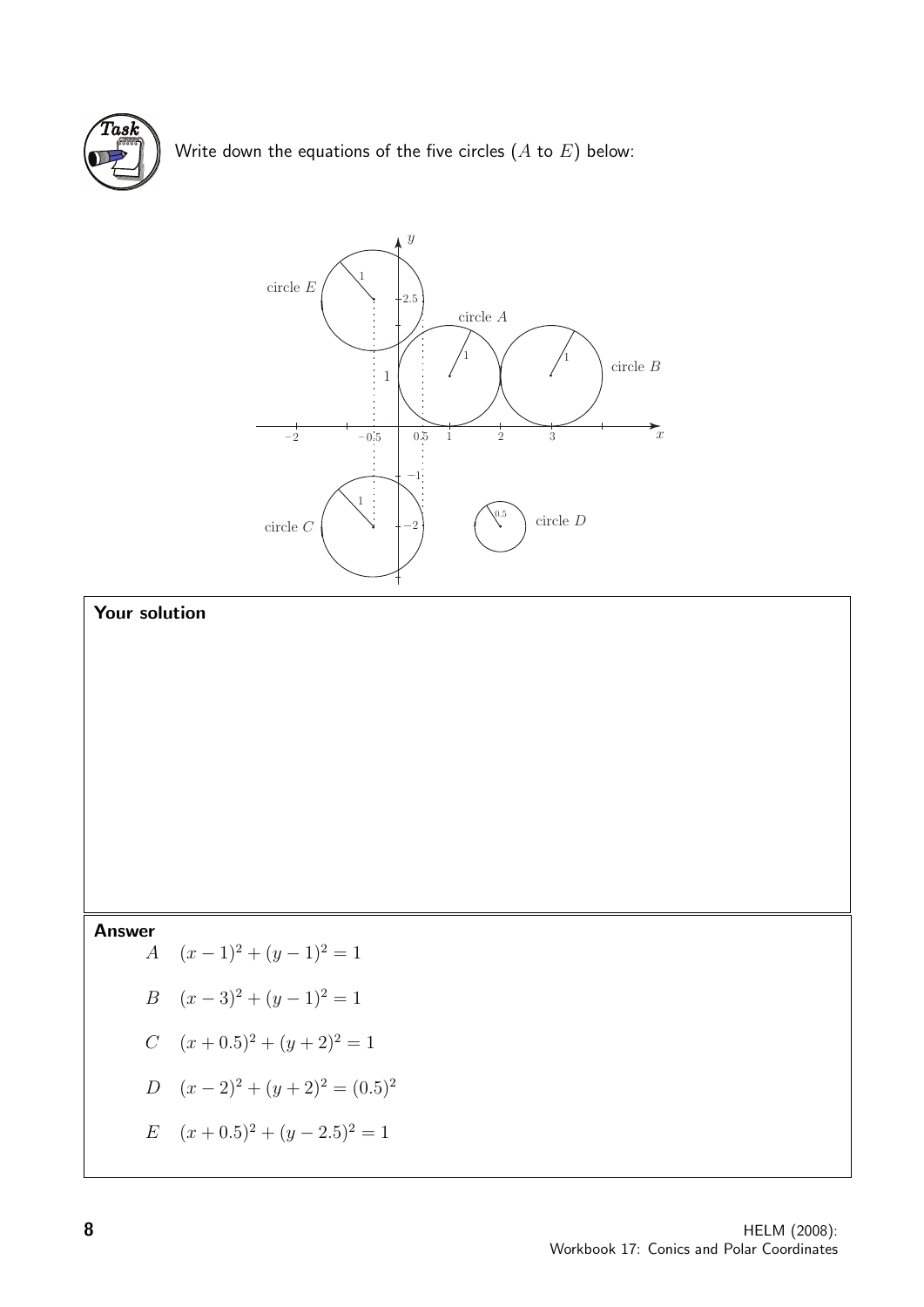



$$
x^2 + y^2 - 2x + 6y + 6 = 0
$$

represents the equation of a circle. Find its centre and radius.

#### Solution

We shall see later how to recognise this as the equation of a circle simply by examination of the coefficients of the quadratic terms  $x^2, y^2$  and  $xy$ . However, in the present example we will use the process of completing the square, for  $x$  and for  $y$ , to show that the expression can be written in standard form.

Now 
$$
x^2 + y^2 - 2x + 6y + 6 \equiv x^2 - 2x + y^2 + 6y + 6
$$
.

Also,

$$
x^2 - 2x \equiv (x - 1)^2 - 1
$$
 and  $y^2 + 6y \equiv (y + 3)^2 - 9$ .

Hence we can write

 $x^{2} + y^{2} - 2x + 6y + 6 \equiv (x - 1)^{2} - 1 + (y + 3)^{2} - 9 + 6 = 0$ 

or, taking the free constants to the right-hand side:

 $(x-1)^2 + (y+3)^2 = 4.$ 

By comparing this with the standard form we conclude this represents the equation of a circle with centre at  $(1, -3)$  and radius 2.



Find the centre and radius of each of the following circles:

(a)  $x^2 + y^2 - 4x - 6y = -12$  (b)  $2x^2 + 2y^2 + 4x + 1 = 0$ 

Your solution

#### Answer

(a) centre:  $(2,3)$  radius 1 (b) centre:  $(-1,0)$  radius  $\sqrt{2}/2$ .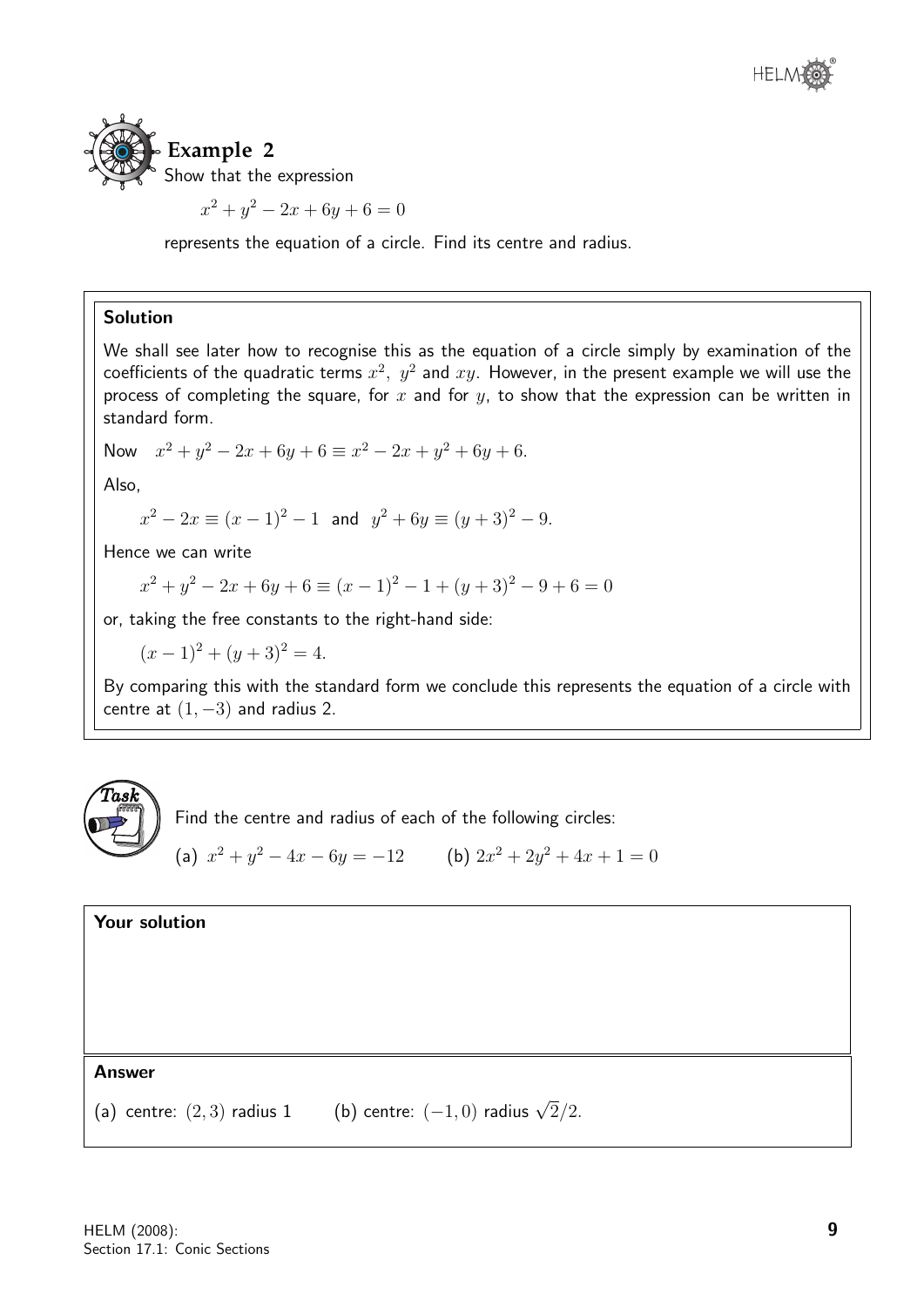

#### **Engineering Example 1**

#### **A circle-cutting machine**

#### Introduction

A cutting machine creates circular holes in a piece of sheet-metal by starting at the centre of the circle and cutting its way outwards until a hole of the correct radius exists. However, prior to cutting, the circle is characterised by three points on its circumference, rather than by its centre and radius. Therefore, it is necessary to be able to find the centre and radius of a circle given three points that it passes through.

#### Problem in words

Given three points on the circumference of a circle, find its centre and radius

- (a) for three general points
- (b) (i) for  $(-6, 5)$ ,  $(-3, 6)$  and  $(2, 1)$  (ii) for  $(-0.7, 0.6)$ ,  $(5.9, 1.4)$  and  $(0.8, -2.8)$

where coordinates are in cm.

#### Mathematical statement of problem

A circle passes through the three points. Find the centre  $(x_0, y_0)$  and radius R of this circle when the three circumferential points are

- (a)  $(x_1, y_1)$ ,  $(x_2, y_2)$  and  $(x_3, y_3)$
- (b) (i)  $(-6, 5)$ ,  $(-3, 6)$  and  $(2, 1)$

(ii)  $(-0.7, 0.6)$ ,  $(5.9, 1.4)$  and  $(0.8, -2.8)$ 

Measurements are in centimetres; give answers correct to 2 decimal places.

#### Mathematical analysis

(a) The equation of a circle with centre at  $(x_0, y_0)$  and radius R is

$$
(x - x_0)^2 + (y - y_0)^2 = R^2
$$

and, if this passes through the 3 points  $(x_1, y_1)$ ,  $(x_2, y_2)$  and  $(x_3, y_3)$  then

$$
(x_1 - x_0)^2 + (y_1 - y_0)^2 = R^2 \tag{1}
$$

$$
(x_2 - x_0)^2 + (y_2 - y_0)^2 = R^2 \tag{2}
$$

$$
(x_3 - x_0)^2 + (y_3 - y_0)^2 = R^2 \tag{3}
$$

Eliminating the  $R^2$  term between (1) and (2) gives

$$
(x_1 - x_0)^2 + (y_1 - y_0)^2 = (x_2 - x_0)^2 + (y_2 - y_0)^2
$$

so that

$$
x_1^2 - 2x_0x_1 + y_1^2 - 2y_0y_1 = x_2^2 - 2x_0x_2 + y_2^2 - 2y_0y_2 \tag{4}
$$

 $10$  HELM (2008): Workbook 17: Conics and Polar Coordinates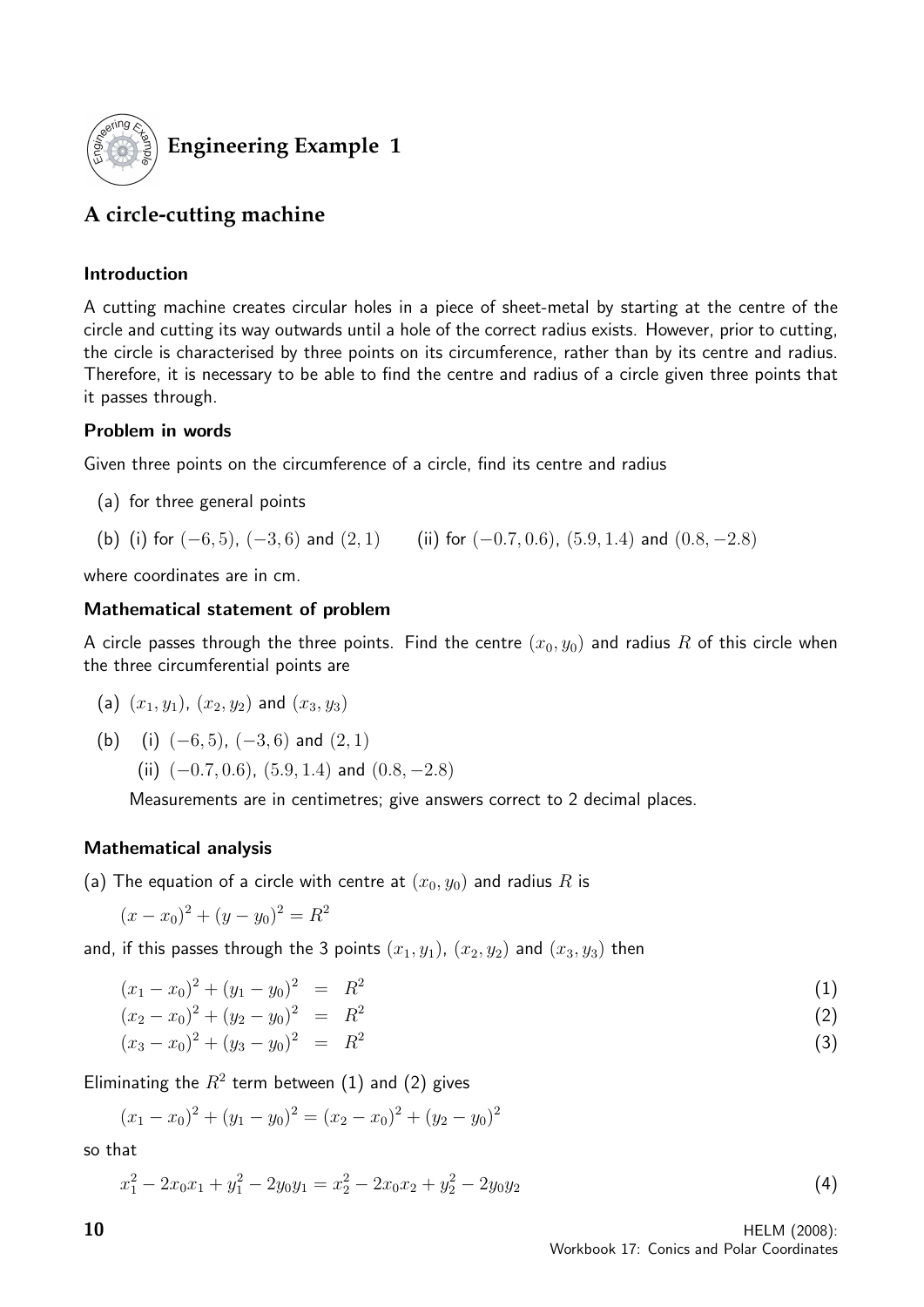

Similarly, eliminating  $R^2$  between (1) and (3) gives

$$
x_1^2 - 2x_0x_1 + y_1^2 - 2y_0y_1 = x_3^2 - 2x_0x_3 + y_3^2 - 2y_0y_3 \tag{5}
$$

Re-arranging (4) and (5) gives a system of two equations in  $x_0$  and  $y_0$ .

$$
2(x_2 - x_1)x_0 + 2(y_2 - y_1)y_0 = x_2^2 + y_2^2 - x_1^2 - y_1^2
$$
\n(6)

$$
2(x_3 - x_1)x_0 + 2(y_3 - y_1)y_0 = x_3^2 + y_3^2 - x_1^2 - y_1^2
$$
\n(7)

Multiplying (6) by  $(y_3 - y_1)$ , and multiplying (7) by  $(y_2 - y_1)$ , subtracting and re-arranging gives

$$
x_0 = \frac{1}{2} \left( \frac{(y_3 - y_1)(x_2^2 + y_2^2) + (y_1 - y_2)(x_3^2 + y_3^2) + (y_2 - y_3)(x_1^2 + y_1^2)}{x_2 y_3 - x_3 y_2 + x_3 y_1 - x_1 y_3 + x_1 y_2 - x_2 y_1} \right)
$$
(8)

while a similar procedure gives

$$
y_0 = \frac{1}{2} \left( \frac{(x_1 - x_3)(x_2^2 + y_2^2) + (x_2 - x_1)(x_3^2 + y_3^2) + (x_3 - x_2)(x_1^2 + y_1^2)}{x_2 y_3 - x_3 y_2 + x_3 y_1 - x_1 y_3 + x_1 y_2 - x_2 y_1} \right)
$$
(9)

Knowing  $x_0$  and  $y_0$ , the radius R can be found from

$$
R = \sqrt{(x_1 - x_0)^2 + (y_1 - y_0)^2} \tag{10}
$$

(or alternatively using  $x_2$  and  $y_2$  (or  $x_3$  and  $y_3$ ) as appropriate).

Equations (8), (9) and (10) can now be used to analyse the two particular circles above.

(i) Here  $x_1 = -6$  cm,  $y_1 = 5$  cm,  $x_2 = -3$  cm,  $y_2 = 6$  cm,  $x_3 = 2$  cm and  $y_3 = 1$  cm, so that

$$
x_2y_3 - x_3y_2 + x_3y_1 - x_1y_3 + x_1y_2 - x_2y_1 = -3 - 12 + 10 + 6 - 36 + 15 = -20
$$

and

$$
x_1^2 + y_1^2 = 61 \qquad \qquad x_2^2 + y_2^2 = 45 \qquad \qquad x_3^2 + y_3^2 = 5
$$

From (8)

$$
x_0 = \frac{1}{2} \left( \frac{-4 \times 45 + (-1) \times 5 + 5 \times 61}{-20} \right) = \frac{-180 - 5 + 305}{-40} = -3
$$

while (9) gives

$$
y_0 = \frac{1}{2} \left( \frac{-8 \times 45 + 3 \times 5 + 5 \times 61}{-20} \right)
$$
  
= 
$$
\frac{-360 + 15 + 305}{-40} = 1
$$

The radius can be found from (10)

$$
R = \sqrt{(-6 - (-3))^2 + (5 - 1)^2} = \sqrt{25} = 5
$$

so that the circle has centre at  $(-3, 1)$  and a radius of 5 cm.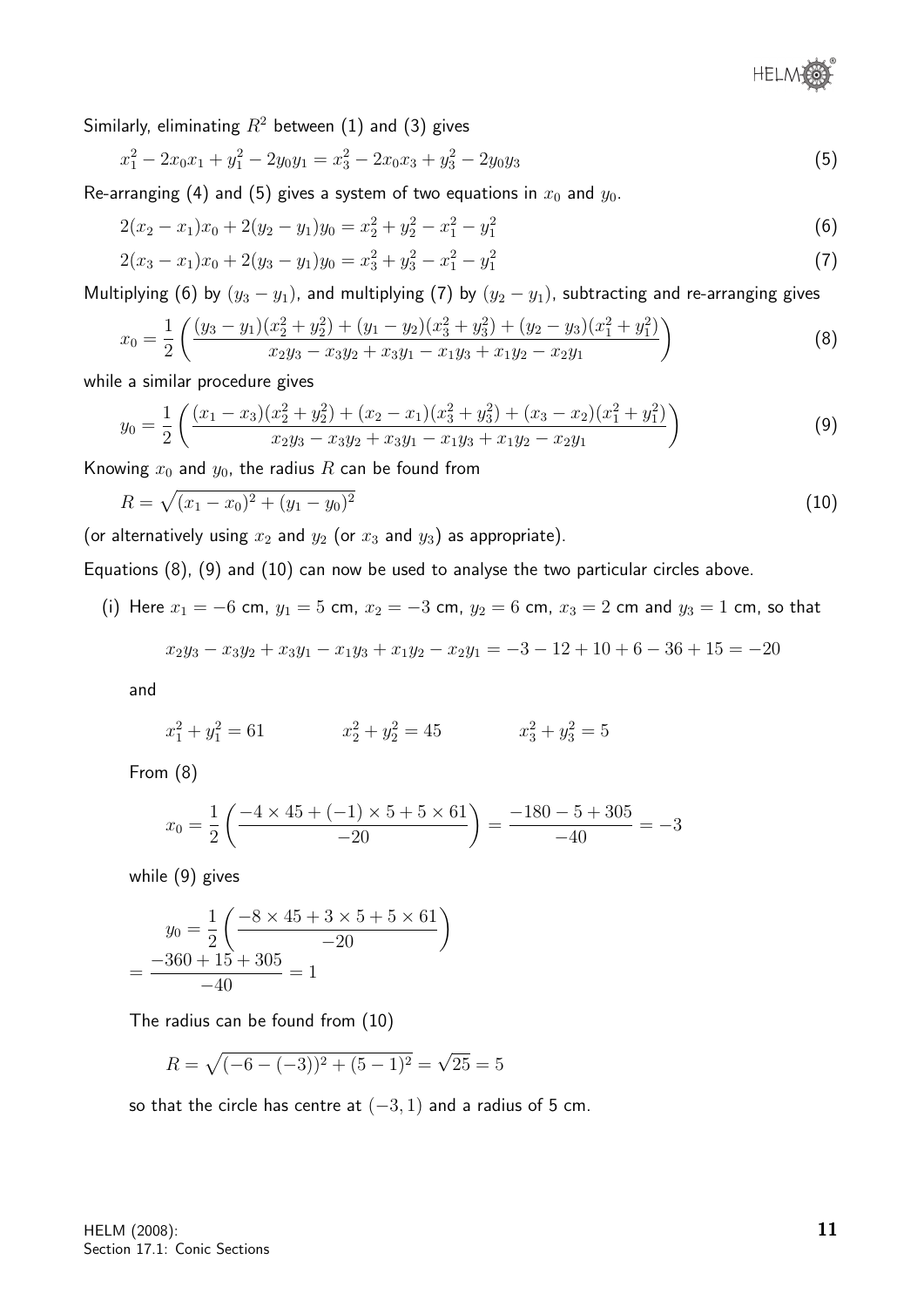(ii) Now  $x_1 = -0.7$  cm,  $y_1 = 0.6$  cm,  $x_2 = 5.9$  cm,  $y_2 = 1.4$  cm,  $x_3 = 0.8$  cm and  $y_3 = -2.8$  cm, so that

$$
x_2y_3 - x_3y_2 + x_3y_1 - x_1y_3 + x_1y_2 - x_2y_1 = -16.52 - 1.12 + 0.48 - 1.96 - 0.98 - 3.54 = -23.64
$$

and

$$
x_1^2 + y_1^2 = 0.85 \qquad \qquad x_2^2 + y_2^2 = 36.77 \qquad \qquad x_3^2 + y_3^2 = 8.48
$$

so from (8)

$$
x_0 = \frac{1}{2} \left( \frac{-125.018 - 6.784 + 3.57}{-23.64} \right) = \frac{-128.232}{-47.28} = 2.7121827
$$

and from (9)

$$
y_0 = \frac{1}{2} \left( \frac{-55.155 + 55.968 - 4.335}{-23.64} \right) = \frac{-3.522}{-47.28} = 0.0744924
$$

and from (10)

$$
R = \sqrt{(-0.7 - 2.7121827)^2 + (0.6 - 0.0744924)^2} = \sqrt{11.9191490} = 3.4524121
$$

so that, to 2 d.p., the circle has centre at  $(2.71, 0.07)$  and a radius of 3.45 cm.

#### Mathematical comment

Note that the expression

$$
x_2y_3 - x_3y_2 + x_3y_1 - x_1y_3 + x_1y_2 - x_2y_1
$$

appears in the denominator for both  $x_0$  and  $y_0$ . If this expression is equal to zero, the calculation will break down. Geometrically, this corresponds to the three points being in a straight line so that no circle can be drawn, or not all points being distinct so no unique circle is defined.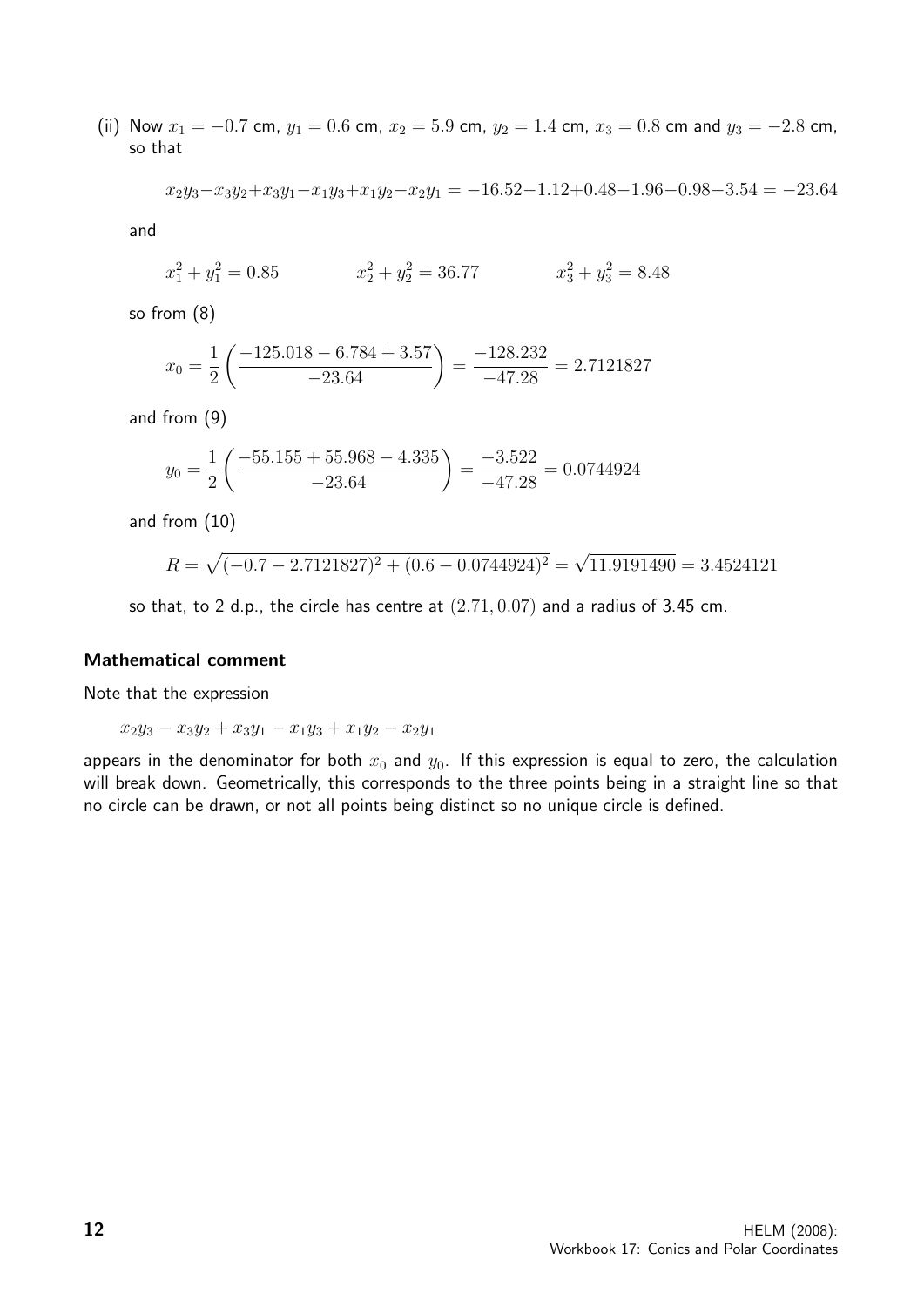

#### **The web-flange junction**

#### Introduction

In problems of torsion, the **torsion constant**,  $J$ , which is a function of the shape and structure of the element under consideration, is an important quantity.

A common beam section is the thick I-section shown here, for which the torsion constant is given by

$$
J = 2J_1 + J_2 + 2\alpha D^4
$$

where the  $J_1$  and  $J_2$  terms refer to the flanges and web respectively, and the  $D^4$  term refers to the web-flange junction. In fact

$$
\alpha = \min\left[\frac{t_f}{t_w}, \frac{t_w}{t_f}\right] \left(0.15 + 0.1 \, \frac{r}{t_f}\right)
$$



where  $t_f$  and  $t_w$  are the thicknesses of the flange and web respectively, and r is the radius of the concave circle element between the flange and the web.  $D$  is the diameter of the circle of the web-flange junction.



As  $D$  occurs in the form  $D^4$ , the torsion constant is very sensitive to it. Calculation of  $D$  is therefore a crucial part of the calculation of J.

#### Problem in words

Find  $D$ , the diameter of the circle within the web–flange junction as a function of the other dimensions of the structural element.

#### Mathematical statement of problem

- (a) Find D, the diameter of the circle, in terms of  $t_f$  and  $t_w$  (the thicknesses of the flange and the web respectively) in the case where  $r = 0$ . When  $t_f = 3$ cm and  $t_w = 2$ cm, find D.
- (b) For  $r \neq 0$ , find D in terms of  $t_f$ ,  $t_w$  and r. In the special case where  $t_f = 3$  cm,  $t_w = 2$  cm and  $r = 0.4$  cm, find D.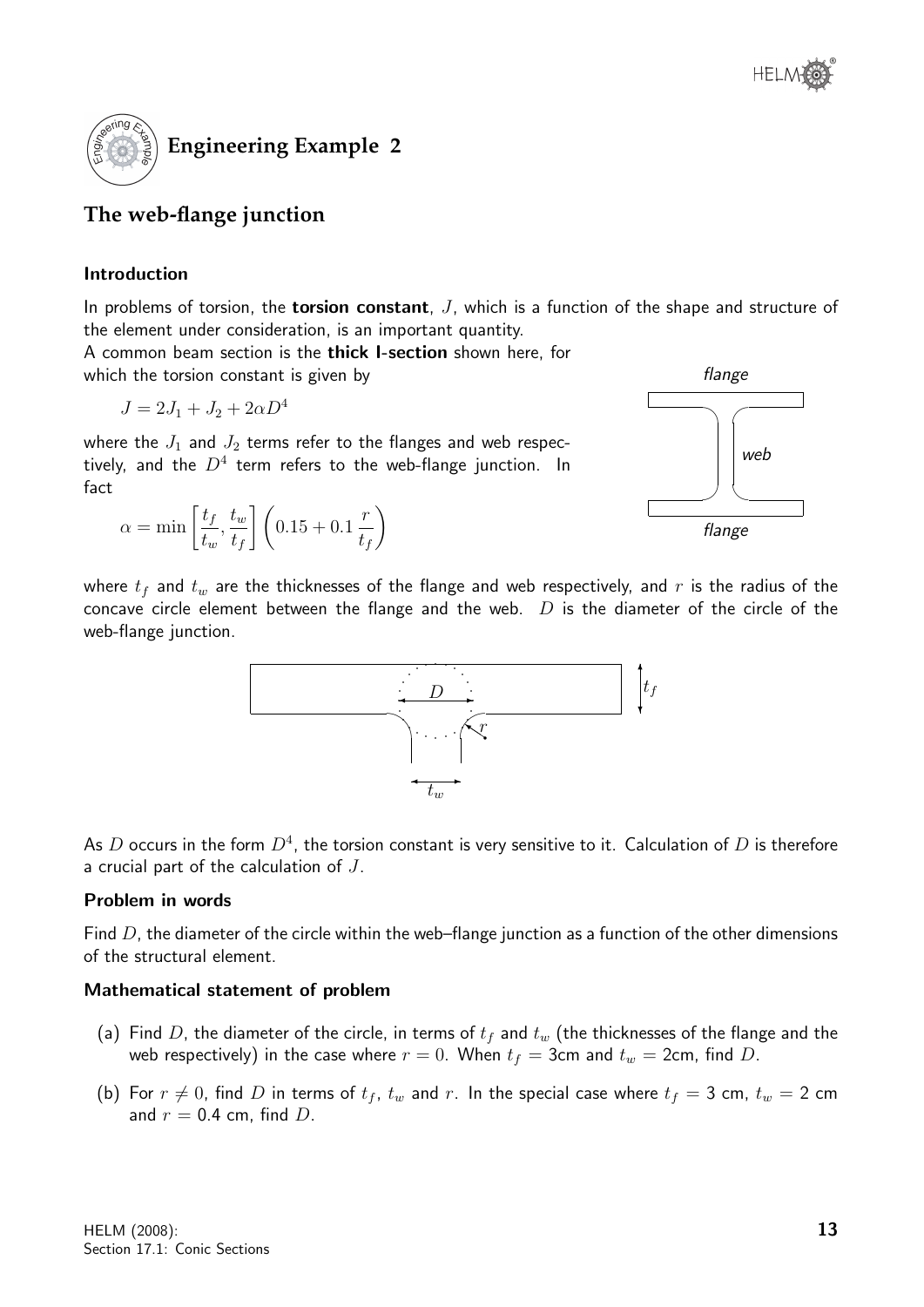#### Mathematical analysis

(a) Consider a co-ordinate system based on the midpoint of the outer surface of the flange.



The centre of the circle will lie at  $(0, -R)$  where R is the radius of the circle, i.e.  $R = D/2$ . The equation of the circle is

$$
x^2 + (y + R)^2 = R^2 \tag{1}
$$

In addition, the circle passes through the 'corner' at point  $A(t_w/2, -t_f)$ , so

$$
\left(\frac{t_w}{2}\right)^2 + (-t_f + R)^2 = R^2
$$
\n(2)

On expanding

$$
\frac{t_w^2}{4} + t_f^2 - 2Rt_f + R^2 = R^2
$$

giving

$$
2Rt_f = \frac{t_w^2}{4} + t_f^2 \qquad \Rightarrow \quad R = \frac{(t_w^2/4) + t_f^2}{2t_f} = \frac{t_w^2}{8t_f} + \frac{t_f}{2}
$$

so that

$$
D = 2R = \frac{t_w^2}{4t_f} + t_f \tag{3}
$$

Setting  $t_f = 3$  cm,  $t_w = 2$  cm gives

$$
D = \frac{2^2}{4 \times 3} + 3 = 3.33
$$
 cm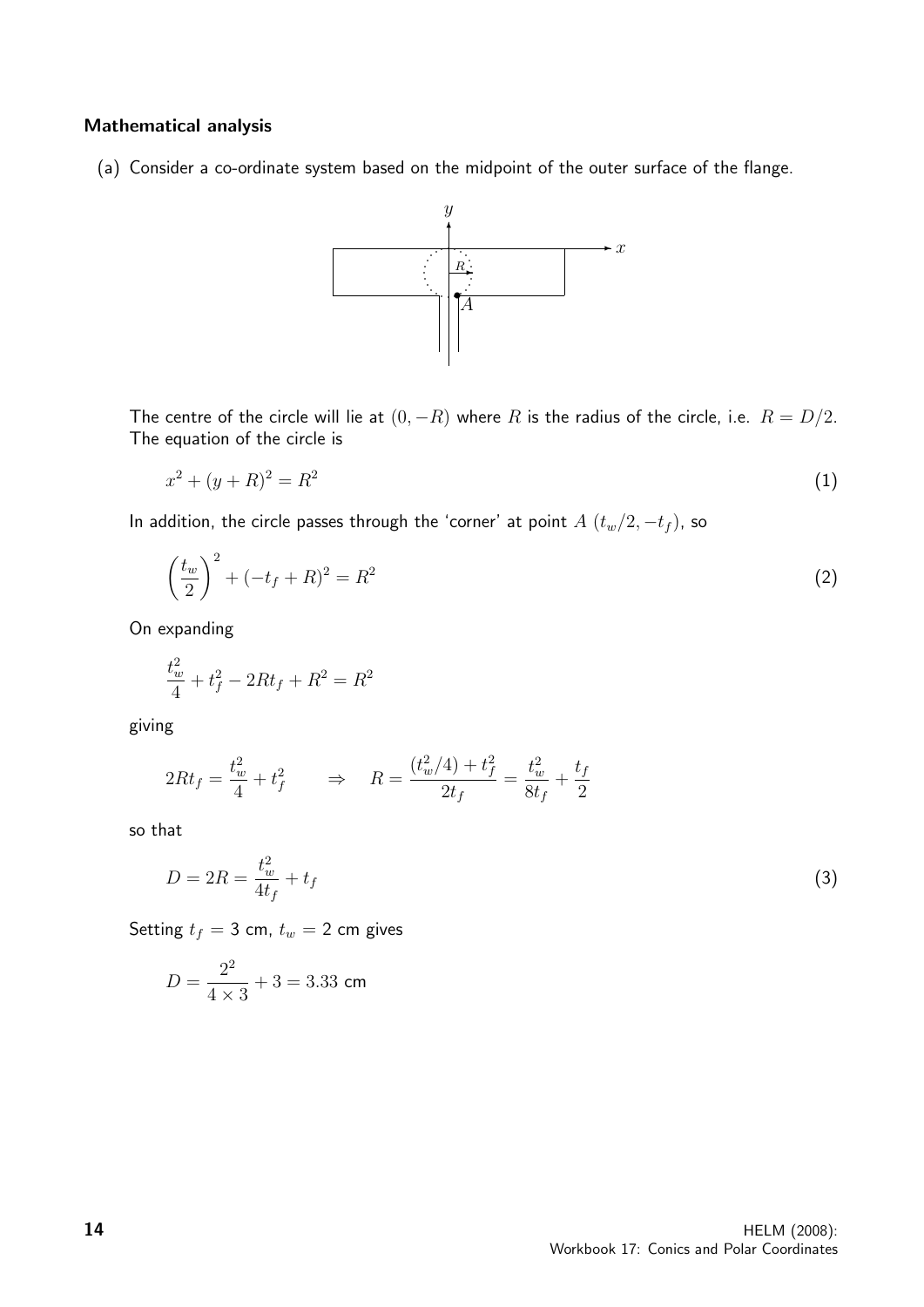(b) Again using a co-ordinate system based on the mid-point of the outer surface of the flange, consider now the case  $r \neq 0$ .



Point  $B(t_w/2 + r, -t_f - r)$  lies, not on the circle described by (1), but on the slightly larger circle with the same centre, and radius  $R + r$ . The equation of this circle is

$$
x^2 + (y + R)^2 = (R + r)^2 \tag{4}
$$

Putting the co-ordinates of point  $B$  into equation (4) gives

$$
\left(\frac{t_w}{2} + r\right)^2 + \left(-t_f - r + R\right)^2 = \left(R + r\right)^2\tag{5}
$$

which, on expanding gives

$$
\frac{t_w^2}{4} + t_w r + r^2 + t_f^2 + r^2 + R^2 + 2t_f r - 2t_f R - 2rR = R^2 + 2rR + r^2
$$

Cancelling and gathering terms gives

$$
\frac{t_w^2}{4} + t_w r + r^2 + t_f^2 + 2t_f r = 4rR + 2t_f R
$$

$$
= 2R(2r + t_f)
$$

so that

$$
2R = D = \frac{(t_w^2/4) + t_w r + r^2 + t_f^2 + 2t_f r}{(2r + t_f)}
$$
  
so 
$$
D = \frac{t_w^2 + 4t_w r + 4r^2 + 4t_f^2 + 8t_f r}{(8r + 4t_f)}
$$
(6)

Now putting  $t_f = 3$  cm,  $t_w = 2$  cm and  $r = 0.4$  cm makes

$$
D = \frac{2^2 + (4 \times 2 \times 0.4) + (4 \times 0.4^2) + (4 \times 3^2) + (8 \times 3 \times 0.4)}{(8 \times 0.4) + (4 \times 3)} = \frac{53.44}{15.2} = 3.52
$$
 cm

#### Interpretation

Note that setting  $r = 0$  in Equation (6) recovers the special case of  $r = 0$  given by equation (3). The value of  $D$  is now available to be used in calculations of the torsion constant,  $J$ .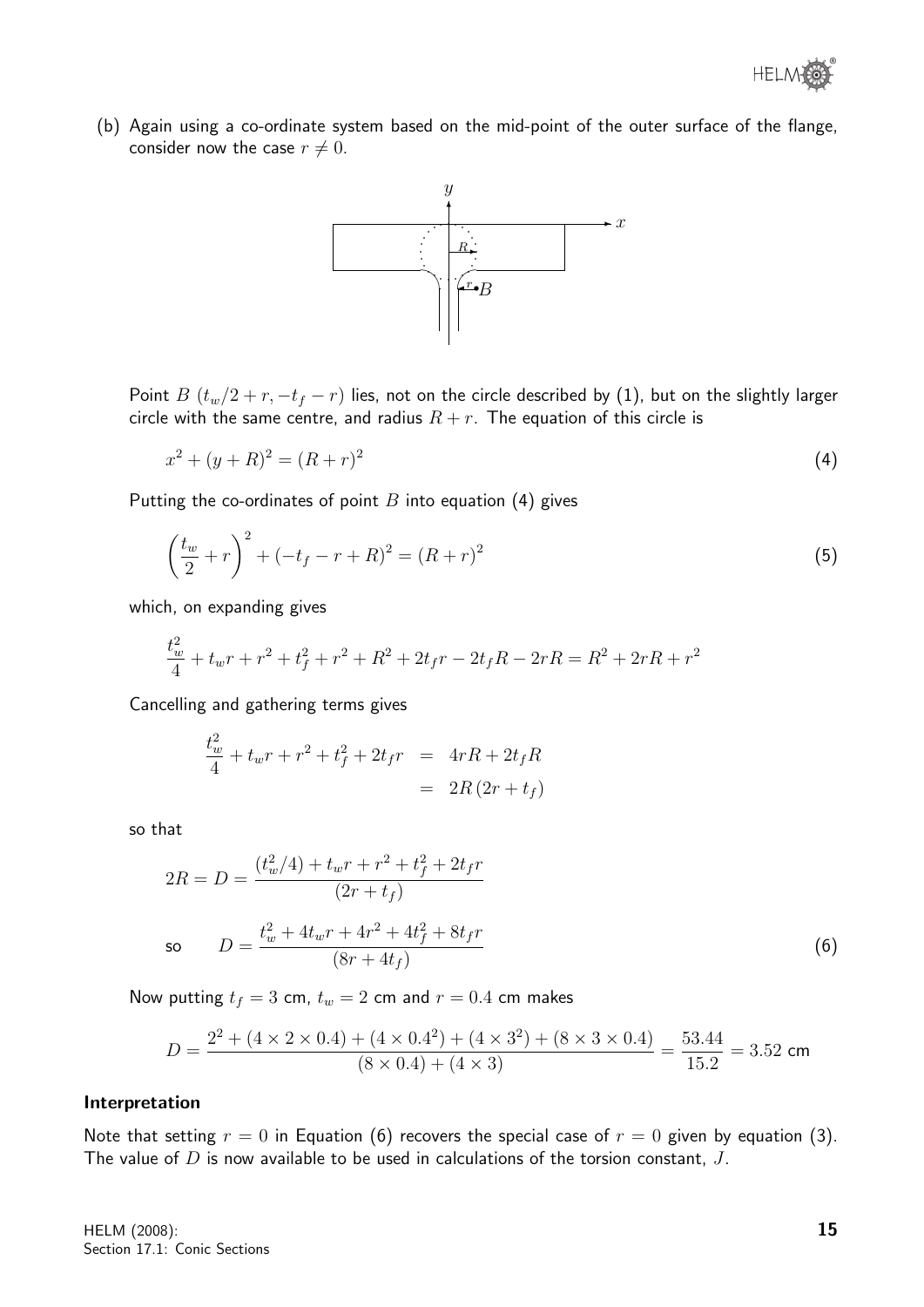#### **The parabola**

The standard form of the parabola is shown in Figure 5. Here the  $x$ -axis is the line of symmetry of the parabola.



It can be shown that light rays parallel to the  $x$ -axis will, on reflection from the parabolic curve, come together at the focus. This is an important property and is used in the construction of some kinds of telescopes, satellite dishes and car headlights.



Sketch the curve  $y^2 = 8x$ . Find the position of the focus and confirm its lightfocusing property.

#### Your solution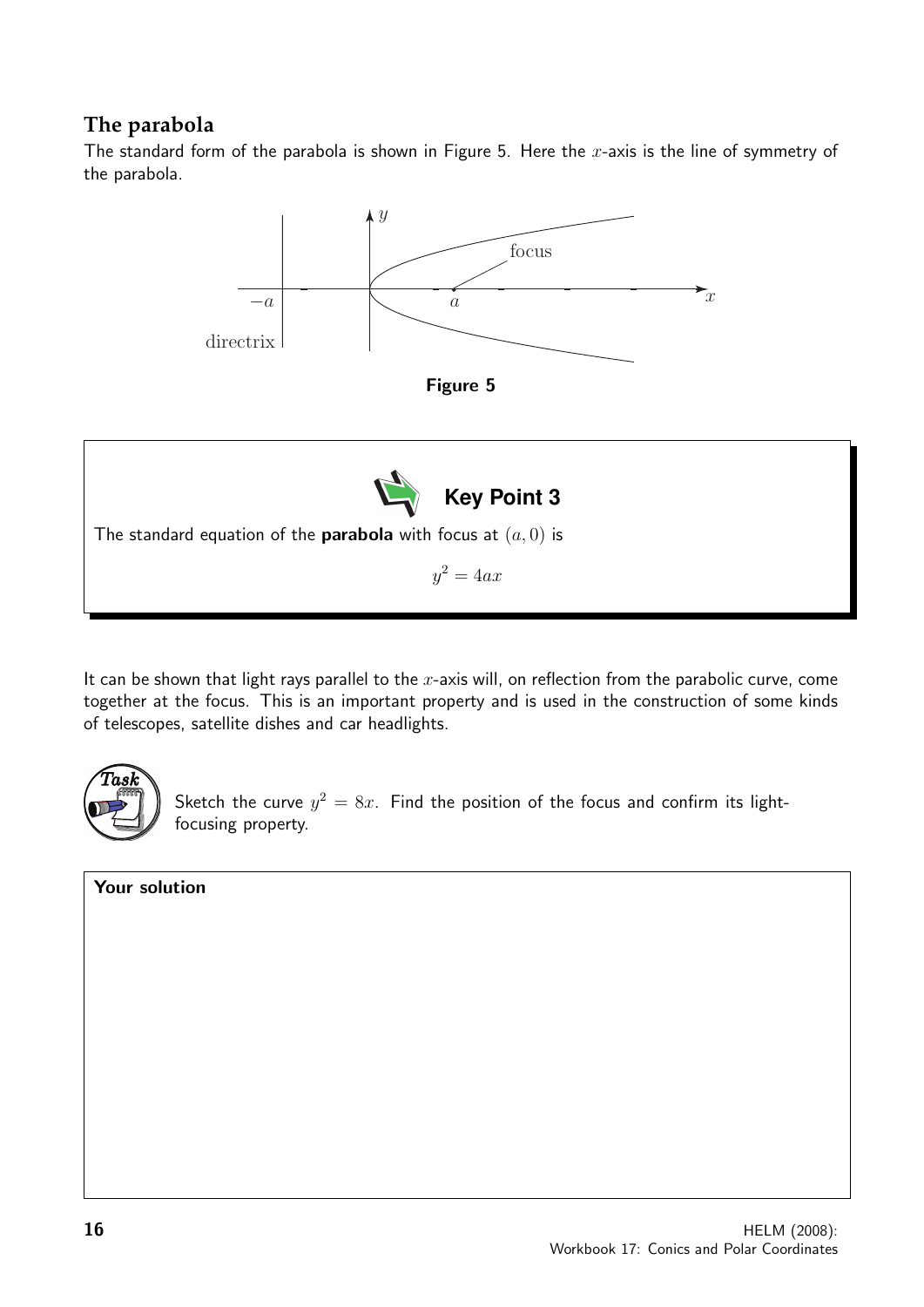

#### Answer

This is a standard parabola  $(y^2 = 4ax)$  with  $a = 2$ . Thus the focus is located at coordinate position  $(2, 0).$ 



If your sketch is sufficiently accurate you should find that light-rays (lines) parallel to the  $x$ -axis when reflected off the parabolic surface pass through the focus. (Draw a tangent at the point of reflection and ensure that the angle of incidence ( $\theta$  say) is the same as the angle of reflection.)

By changing the equation of the parabola slightly we can change the position of the parabola along the  $x$ -axis. See Figure 6.



**Figure 6**: Parabola  $y = 4a(x - b)$  with vertex at  $x = b$ 

We can also have parabolas where the y-axis is the line of symmetry (see Figure 7). In this case the standard equation is

 $x^2 = 4ay$  or  $y = \frac{x^2}{4}$ 4a



Figure 7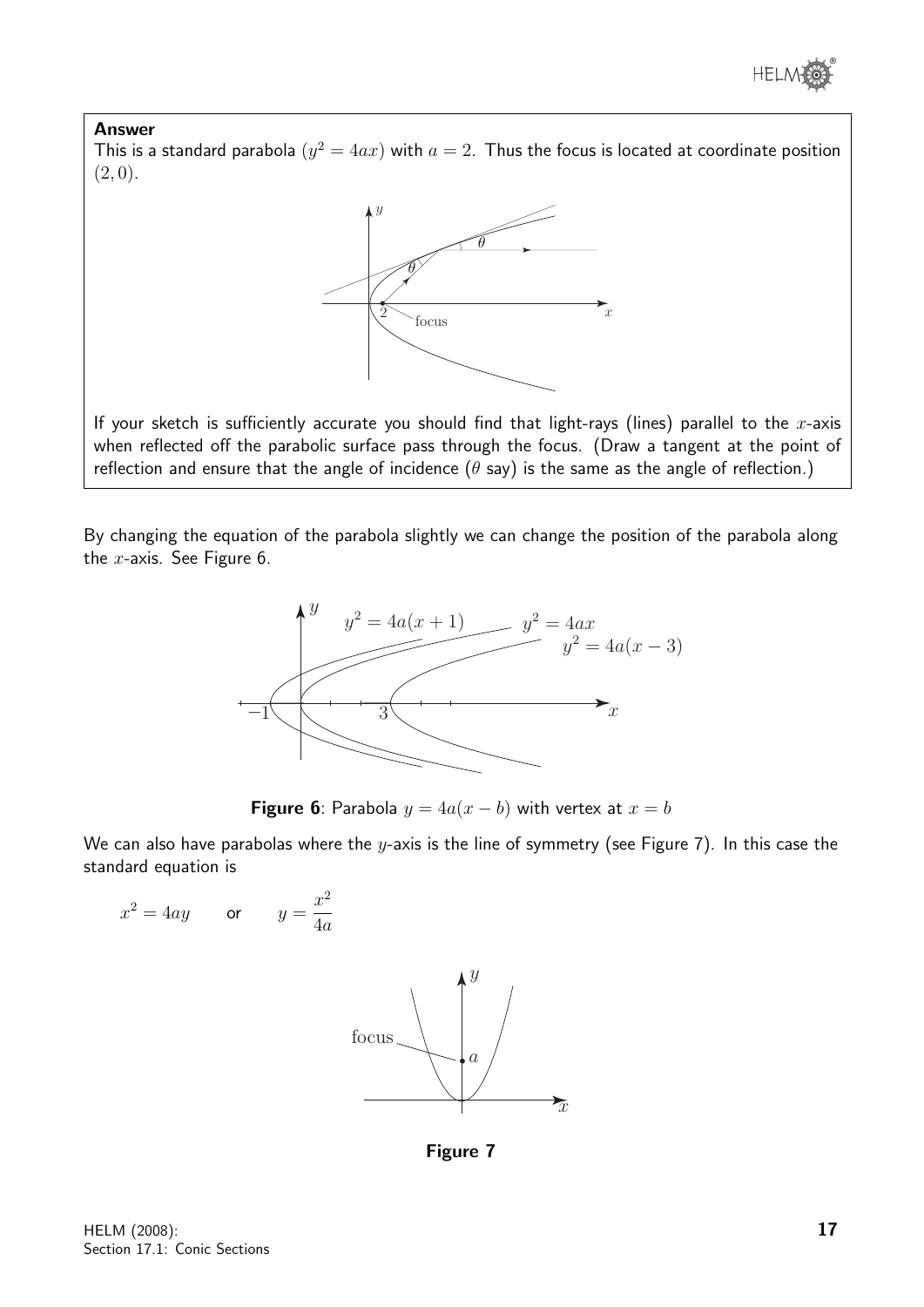

Sketch the curves  $y^2 = x$  and  $x^2 = 2(y-3)$ .



The focus of the parabola  $y^2 = 4a(x - b)$  is located at coordinate position  $(a + b, 0)$ . Changing the value of  $a$  changes the convexity of the parabola (see Figure 8).



Figure 8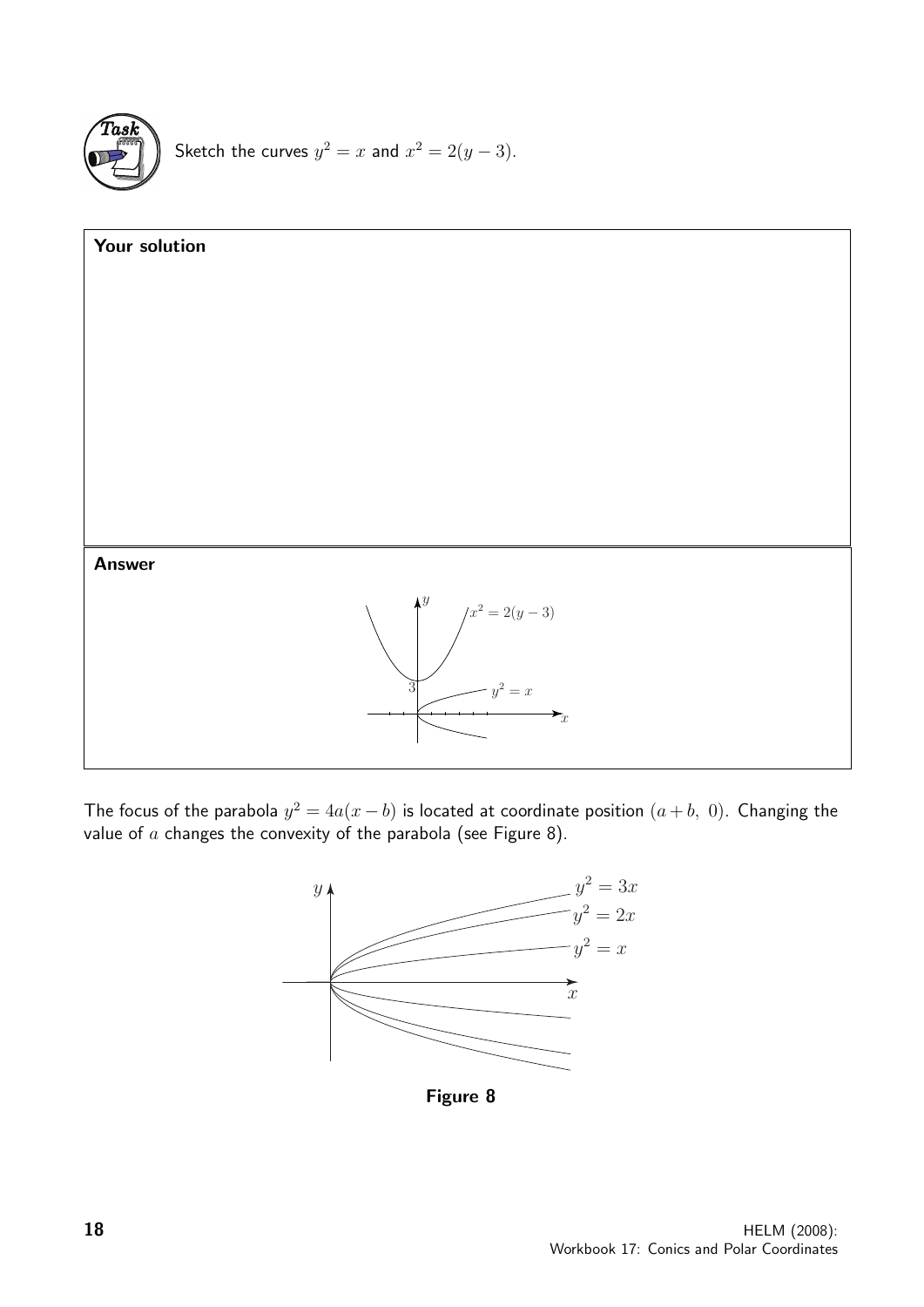

#### **The hyperbola**

The standard form of the hyperbola is shown in Figure 9(a). This has standard equation

$$
\frac{x^2}{a^2} - \frac{y^2}{b^2} = 1
$$

The eccentricity, e, is defined by

$$
e^2 = 1 + \frac{b^2}{a^2} \qquad (e > 1)
$$





Note the change in sign compared to the equivalent expressions for the ellipse. The lines  $y=\pm\frac{b}{2}$ a  $\boldsymbol{x}$ are asymptotes to the hyperbola (these are the lines to which each branch of the hyperbola approach as  $x \to \pm \infty$ ).

If light is emitted from one focus then on hitting the hyperbolic curve it is reflected in such a way as to appear to be coming from the other focus. See Figure 9(b). The hyperbola has fewer uses in applications than the other conic sections and so we will not dwell here on its properties.

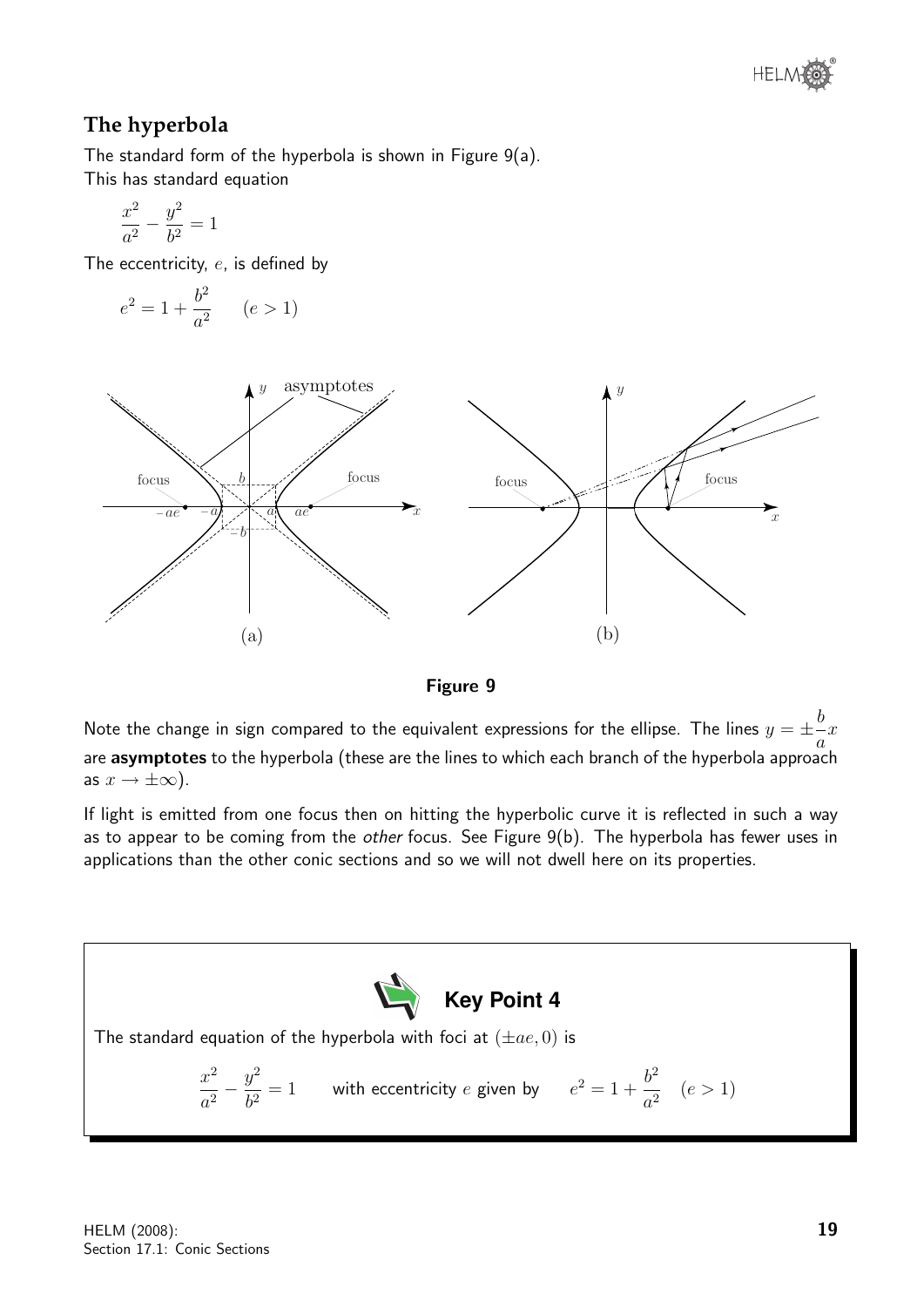#### **General conics**

The conics we have considered above - the ellipse, the parabola and the hyperbola - have all been presented in standard form:- their axes are parallel to either the  $x$ - or  $y$ -axis. However, conics may be rotated to any angle with respect to the axes: they clearly remain conics, but what equations do they have?

It can be shown that the equation of any conic, can be described by the quadratic expression

$$
Ax^2 + Bxy + Cy^2 + Dx + Ey + F = 0
$$

where  $A, B, C, D, E, F$  are constants.

If not all of  $A, B, C$  are zero (and F is a suitable number) the graph of this equation is

- (i) an ellipse if  $B^2 < 4AC$  (circle if  $A = C$  and  $B = 0$ )
- (ii) a parabola if  $B^2 = 4AC$
- (iii) a hyperbola if  $B^2 > 4AC$

## **Example 3**

Classify each of the following equations as ellipse, parabola or hyperbola:

(a) 
$$
x^2 + 2xy + 3y^2 + x - 1 = 0
$$
  
\n(b)  $x^2 + 2xy + y^2 - 3y + 7 = 0$   
\n(c)  $2x^2 + xy + 2y^2 - 2x + 3y = 6$ 

(d)  $3x^2 + 2x - 5y + 3y^2 - 10 = 0$ 

#### Solution

(a) Here  $A = 1$ ,  $B = 2$ ,  $C = 3$   $\therefore$   $B^2 < 4AC$ . This is an ellipse. (b) Here  $A = 1$ ,  $B = 2$ ,  $C = 1$   $\therefore$   $B^2 = 4AC$ . This is a parabola. (c) Here  $A = 2$ ,  $B = 1$ ,  $C = 2$   $\therefore$   $B^2 < 4AC$  also  $A = C$  but  $B \neq 0$ . This is an ellipse. (d) Here  $A = 3$ ,  $B = 0$ ,  $C = 3$   $\therefore$   $B^2 < 4AC$ . Also  $A = C$  and  $B = 0$ . This is a circle.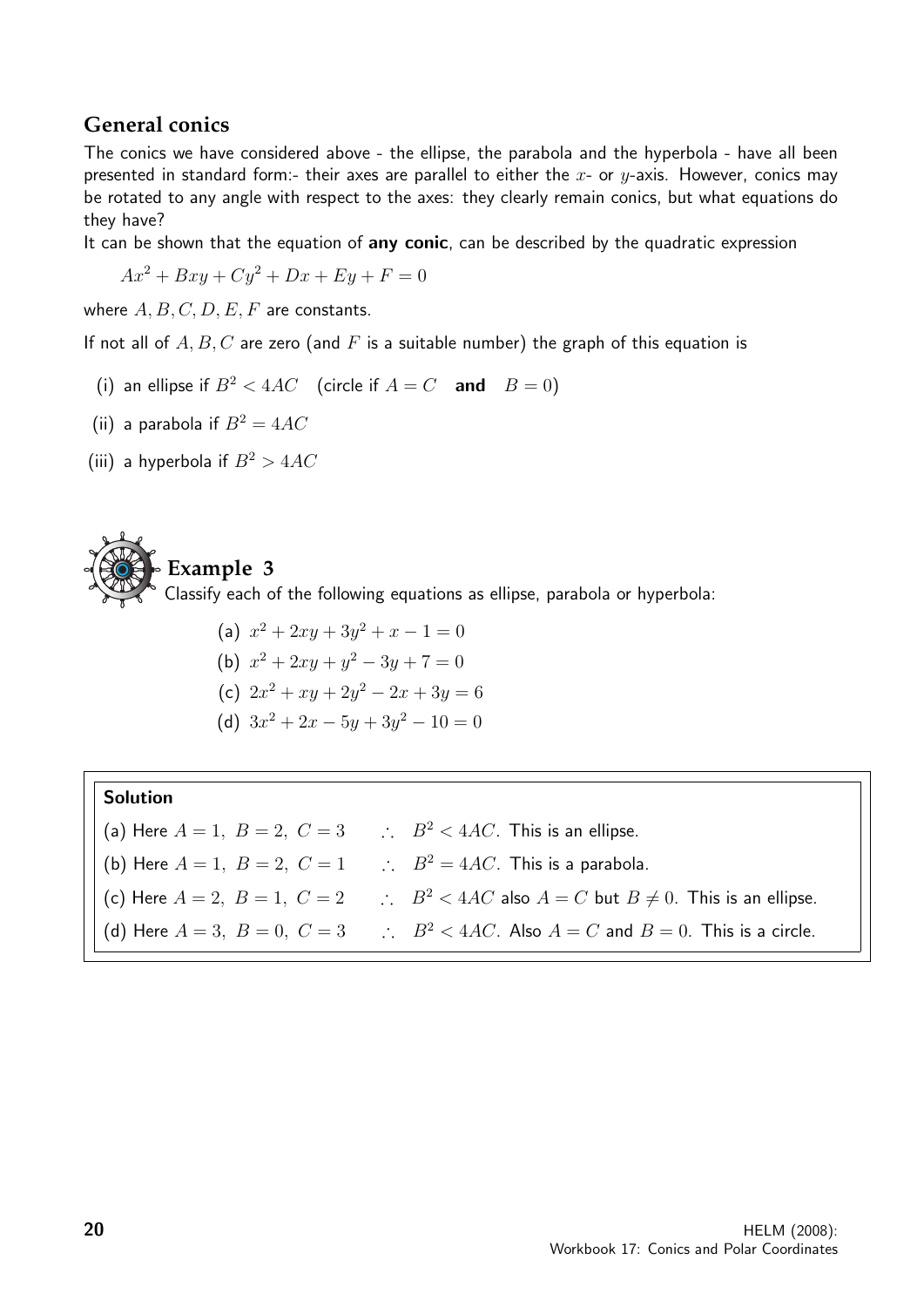



Classify each of the following conics:

(a) 
$$
x^2 - 2xy - 3y^2 + x - 1 = 0
$$

(b) 
$$
2x^2 + xy - y^2 - 2x + 3y = 0
$$

(c)  $4x^2 - y + 3 = 0$ 

(d) 
$$
-x^2 - xy - y^2 + 3x = 0
$$

(e)  $2x^2 + 2y^2 - x + 3y = 7$ 

#### Your solution

#### Answer

| (a) $A = 1, B = -2, C = -3$  | $B^2 > 4AC$<br>$\mathcal{L}_{\mathcal{L}}$             | hyperbola |                             |         |
|------------------------------|--------------------------------------------------------|-----------|-----------------------------|---------|
| (b) $A = 2, B = 1, C = -1$   | $B^2 > 4AC$                                            | hyperbola |                             |         |
| (c) $A = 4, B = 0, C = 0$    | $B^2 = 4AC$<br>$\mathcal{L}^{\text{max}}_{\text{max}}$ | parabola  |                             |         |
| (d) $A = -1, B = -1, C = -1$ | $B^2 < 4AC$ , $A = C$ , $B \neq 0$                     |           |                             | ellipse |
| (e) $A = 2, B = 0, C = 2$    | $B^2 < 4AC$ , $A = C$ and $B = 0$                      |           | $\mathcal{L}_{\mathcal{L}}$ | circle  |